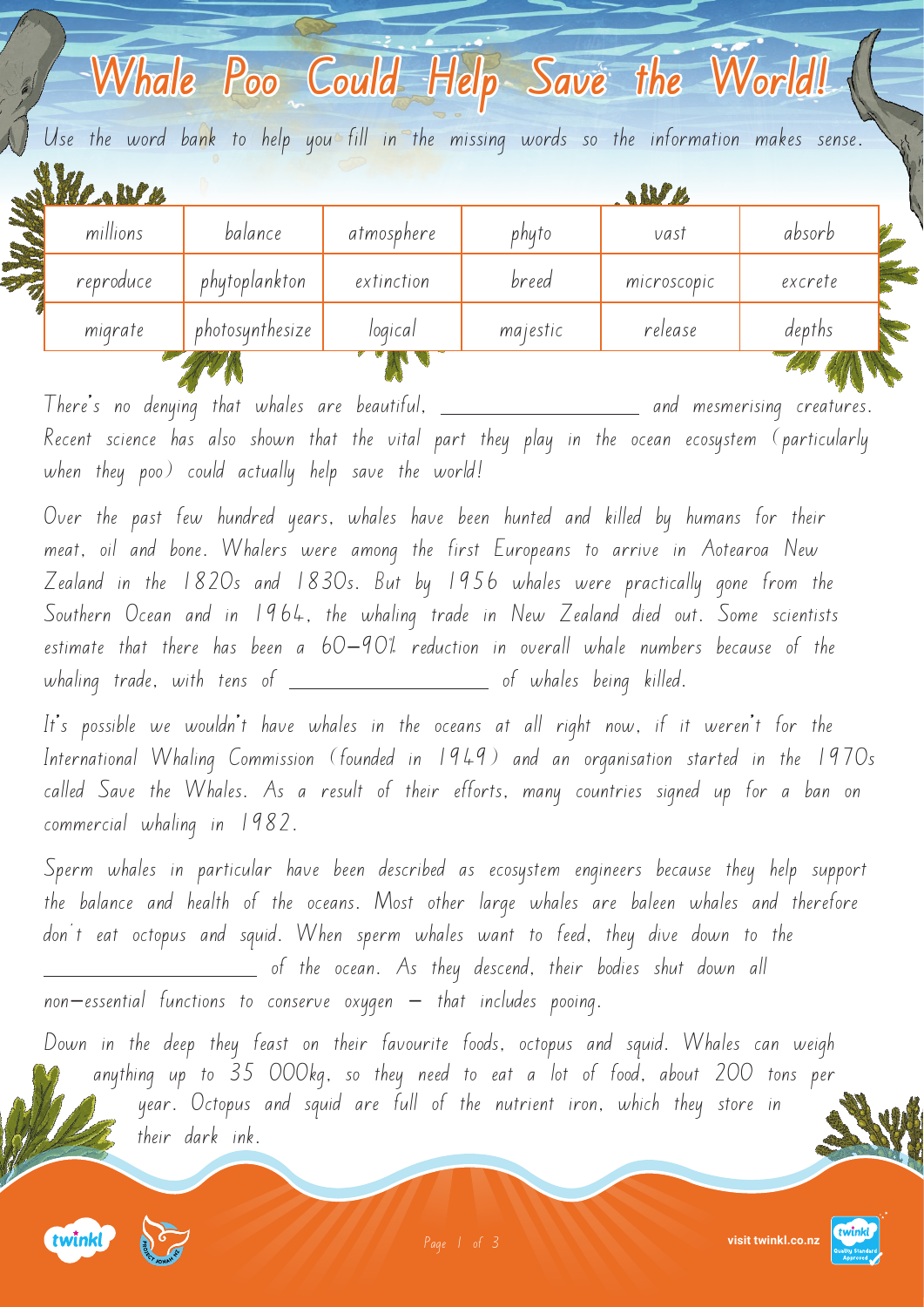**Whale Poo Could Help Save the World!**

When they've eaten enough food, the whales travel back to the surface and that's when they these enormous faecal plumes which is a scientific way of saying that they do a big poo. Whale poo is very loose and runny, with a few chunky bits in it sometimes. Because of its consistency, it floats around at the top of the water instead of sinking. This floating faeces is packed full of iron. The whales don't need all the iron they've consumed for themselves, so they poo out about 90% of it.

Whale poo brings essential nutrients (including iron) from the depths of the ocean to the surface, which in turn stimulates the growth of phytoplankton. What are phytoplankton? Derived from the Greek words (plant) and plankton (made to wander or drift), phytoplankton are organisms that live in watery environments. They are the base of all marine food chains and they love iron! Phytoplankton don't care where the iron comes from, even if it's in the form of whale poo!

When there's lots of iron available, it creates the perfect growing conditions for phytoplankton and they begin to at a much greater rate. Scientists have observed that phytoplankton can double their numbers in a single day and create huge turquoise swirls in the water, called blooms. These drift near the surface of the ocean and are often visible from space.

Iron is an essential nutrient required for photosynthesis. When there are large blooms of phytoplankton they begin to , converting tons of sugar out of CO2 and water. In the process they \_\_\_\_\_\_\_\_\_\_\_\_\_\_\_\_\_\_\_\_\_\_\_\_\_\_ lots of dissolved CO2 which has ended up in the ocean from the air.

If the phytoplankton don't get eaten by other sea animals, they eventually die and sink to the bottom of the ocean, taking the carbon part of CO2 with them. These carbon deposits can remain there for thousands of years. The deep oceans become a \_\_\_\_\_\_\_\_\_\_\_\_\_\_\_\_\_\_ carbon sink that traps and stores this excess carbon from the atmosphere. Phytoplankton capture an estimated 40% of all the CO2 produced, four times the amount captured by the Amazon rainforest!

But wait, there's more. Whales are vitally important for nutrient recycling in the ocean, both vertically (from the depths to the surface) and horizontally (migration). Whales undertake some of the longest migrations of all mammals. They travel







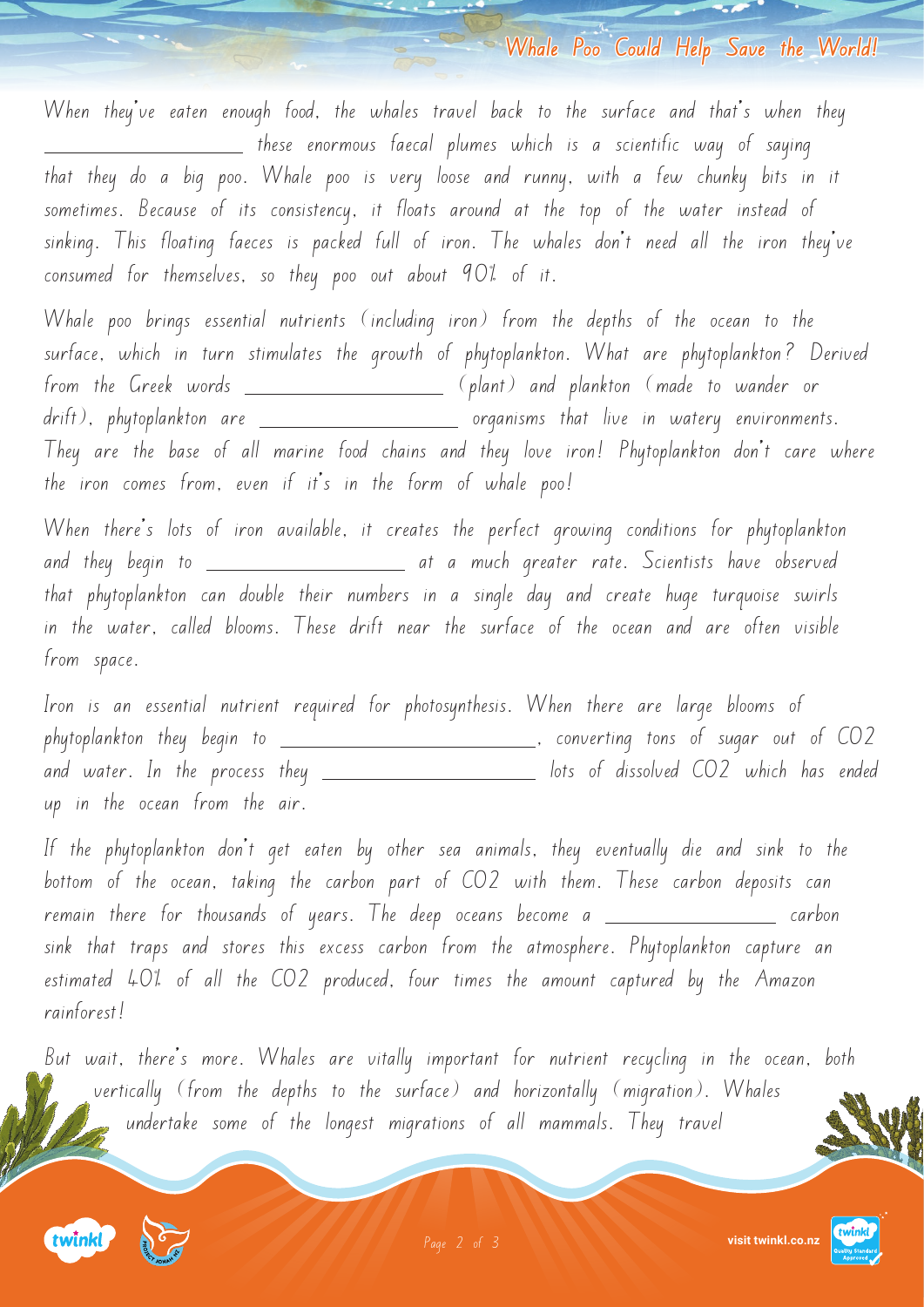**Whale Poo Could Help Save the World!**

through the year to different parts of the ocean to feed, breed, give birth to and nurse their young calves.

Grey whales, for instance, migrate 16 000km between feeding and calving areas and back every year. New Zealand is about 1600km long, so grey whales travel ten times this distance and back! As whales \_\_\_\_\_\_\_\_\_\_\_\_\_\_\_\_\_\_\_\_ they carry and \_\_\_\_\_\_\_\_\_\_\_\_\_\_\_\_\_\_\_\_\_\_\_\_ ocean fertiliser in the form of their iron-rich runny poo from places in the ocean that have good nutrient supply, to places that need it. They're like giant ocean crop dusters!

When whales die, it's called 'whale fall'. As their carcasses sink, not only do they provide meals for up to four hundred other species, but they carry huge amounts of carbon which descends to the seabed with them. This carbon is also trapped and held in the carbon sink. It's estimated that whale carcasses transport around 190 000 tons of carbon to the deep ocean when they die, which is the same amount of carbon produced by 80 000 vehicles each year.

When whaling was at its peak, so many whale carcasses were removed from the ocean that it likely changed the weight and distribution of whale falls. As a result this probably led to the of a number of species that were reliant on whale carcasses

for survival.

So let's think this through. Global warming and climate change are huge issues in the world today, right? What if we not only kept whales in the oceans but protected them and their habitats so they can continue to feed and  $\_\_$ numbers? It's not like the ocean is going to run out of room any time soon! (Remember whales keep the ocean ecosystem balanced and stable and therefore support healthy fisheries.) More whales in the ocean would equal more whale poo. More whale poo would equal more blooms, which would equal more photosynthesis. An increase in photosynthesis would mean more carbon could be captured and removed from our . More whales would also imply more whale fall and more carbon stored in the carbon sink at the bottom of the ocean.

 $F$ ollow this new science and knowledge to its  $\begin{array}{ccc} \textcolor{blue}{\textbf{\textcolor{blue}{\textbf{f}}}} & \textcolor{blue}{\textcolor{blue}{\textbf{f}}} & \textcolor{blue}{\textcolor{blue}{\textbf{f}}} & \textcolor{blue}{\textbf{f}} & \textcolor{blue}{\textbf{f}} & \textcolor{blue}{\textbf{f}} & \textcolor{blue}{\textbf{f}} & \textcolor{blue}{\textbf{f}} & \textcolor{blue}{\textbf{f}} & \textcolor{blue}{\textbf{f}} & \textcolor{blue}{\textbf{f}} & \$ 

WHALE POO COULD HELP SAVE THE WORLD!



**visit twinkl.co.nz** [Page 3 of 3](https://www.twinkl.co.nz/resources/new-zealand-resources/new-zealand-partnerships/project-jonah-partnerships-new-zealand)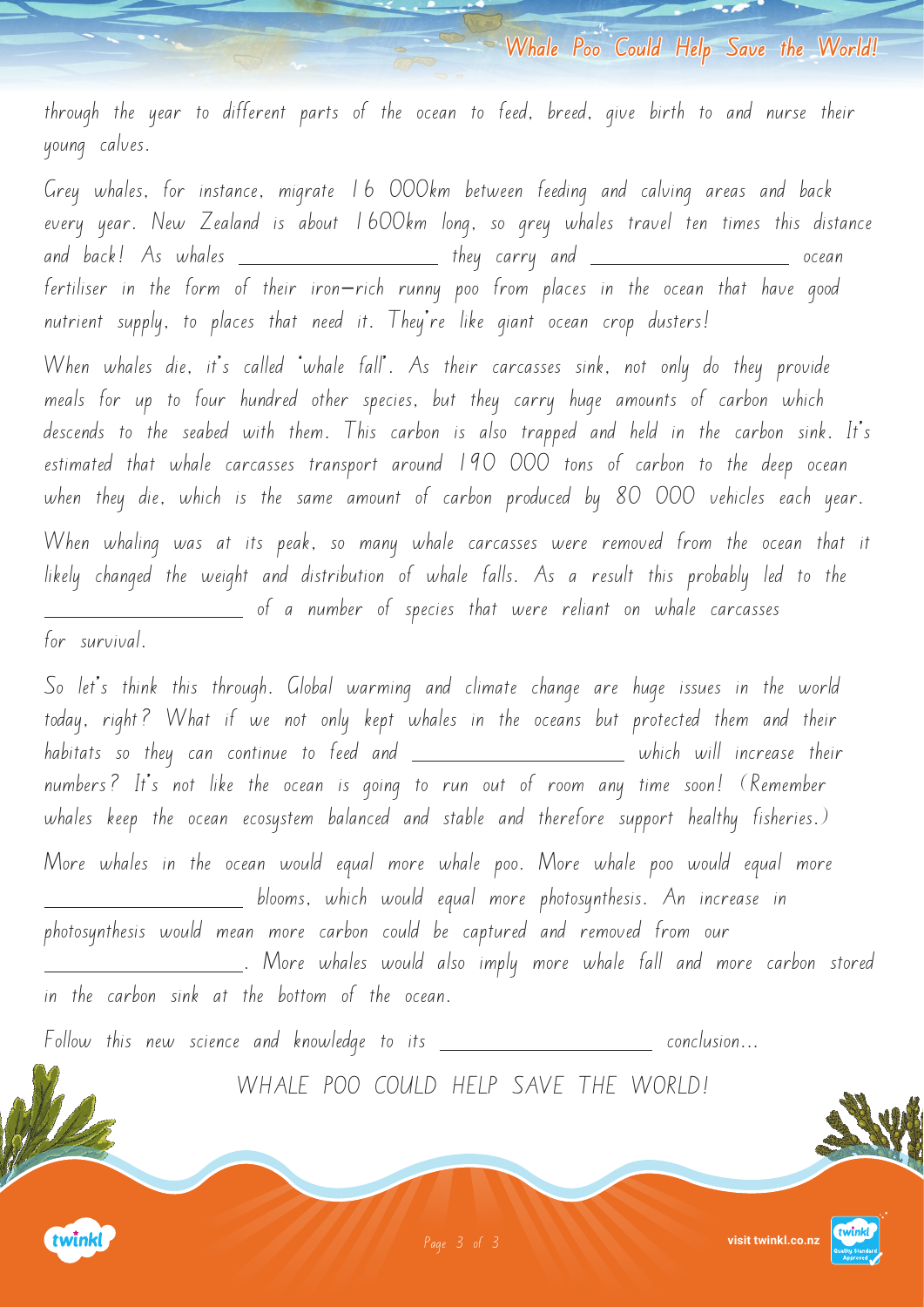## **Whale Poo Could Help Save the World! Answers**

There's no denying that whales are beautiful, **majestic** and mesmerising creatures. Recent science has also shown that the vital part they play in the ocean ecosystem (particularly when they poo) could actually help save the world!

Over the past few hundred years, whales have been hunted and killed by humans for their meat, oil and bone. Whalers were among the first Europeans to arrive in Aotearoa New Zealand in the 1820s and 1830s. But by 1956 whales were practically gone from the Southern Ocean and in 1964, the whaling trade in New Zealand died out. Some scientists estimate that there has been a 60-90% reduction in overall whale numbers because of the whaling trade, with tens of **millions** of whales being killed.

It's possible we wouldn't have whales in the oceans at all right now, if it weren't for the International Whaling Commission (founded in 1949) and an organisation started in the 1970s called Save the Whales. As a result of their efforts, many countries signed up for a ban on commercial whaling in 1982.

Sperm whales in particular have been described as ecosystem engineers because they help support the balance and health of the oceans. Most other large whales are baleen whales and therefore don't eat octopus and squid. When sperm whales want to feed, they dive down to the **depths** of the ocean. As they descend, their bodies shut down all non-essential functions to conserve  $oxygen - that includes pooling.$ 

Down in the deep they feast on their favourite foods, octopus and squid. Whales can weigh anything up to 35 000kg, so they need to eat a lot of food, about 200 tons per year. Octopus and squid are full of the nutrient iron, which they store in their dark ink.

When they've eaten enough food, the whales travel back to the surface and that's when they **release** these enormous faecal plumes which is a scientific way of saying that they do a big poo. Whale poo is very loose and runny, with a few chunky bits in it sometimes. Because of its consistency, it floats around at the top of the water instead of sinking. This floating faeces is packed full of iron. The whales don't need all the iron they've consumed for themselves, so they poo out about 90% of it.





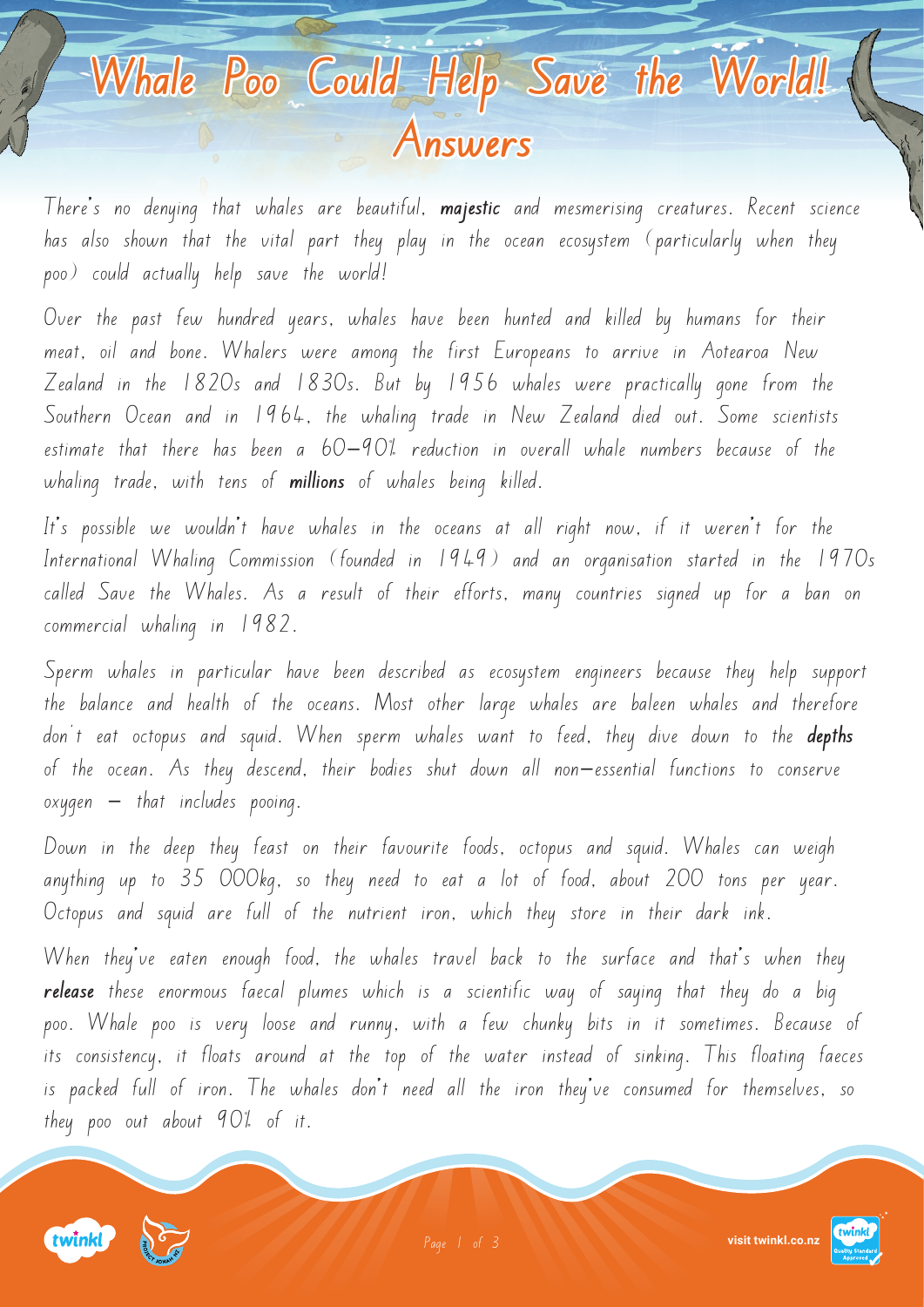**Whale Poo Could Help Save the World! Answers**

Whale poo brings essential nutrients (including iron) from the depths of the ocean to the surface, which in turn stimulates the growth of phytoplankton. What are phytoplankton? Derived from the Greek words **phyto** (plant) and plankton (made to wander or drift), phytoplankton are **microscopic** organisms that live in watery environments. They are the base of all marine food chains and they love iron! Phytoplankton don't care where the iron comes from, even if it's in the form of whale poo!

When there's lots of iron available, it creates the perfect growing conditions for phytoplankton and they begin to **reproduce** at a much greater rate. Scientists have observed that phytoplankton can double their numbers in a single day and create huge turquoise swirls in the water, called blooms. These drift near the surface of the ocean and are often visible from space.

Iron is an essential nutrient required for photosynthesis. When there are large blooms of phytoplankton they begin to **photosynthesize**, converting tons of sugar out of CO2 and water. In the process they **absorb** lots of dissolved CO2 which has ended up in the ocean from the air.

If the phytoplankton don't get eaten by other sea animals, they eventually die and sink to the bottom of the ocean, taking the carbon part of CO2 with them. These carbon deposits can remain there for thousands of years. The deep oceans become a **vast** carbon sink that traps and stores this excess carbon from the atmosphere. Phytoplankton capture an estimated 40% of all the CO2 produced, four times the amount captured by the Amazon rainforest!

But wait, there's more. Whales are vitally important for nutrient recycling in the ocean, both vertically (from the depths to the surface) and horizontally (migration). Whales undertake some of the longest migrations of all mammals. They travel through the year to different parts of the ocean to feed, breed, give birth to and nurse their young calves.

Grey whales, for instance, migrate 16 000km between feeding and calving areas and back every year. New Zealand is about 1600km long, so grey whales travel ten times this distance and back! As whales **migrate** they carry and **excrete** ocean fertiliser in the form of their ironrich runny poo from places in the ocean that have good nutrient supply, to places that need it. They're like giant ocean crop dusters!

When whales die, it's called 'whale fall'. As their carcasses sink, not only do they provide meals for up to four hundred other species, but they carry huge amounts of carbon which